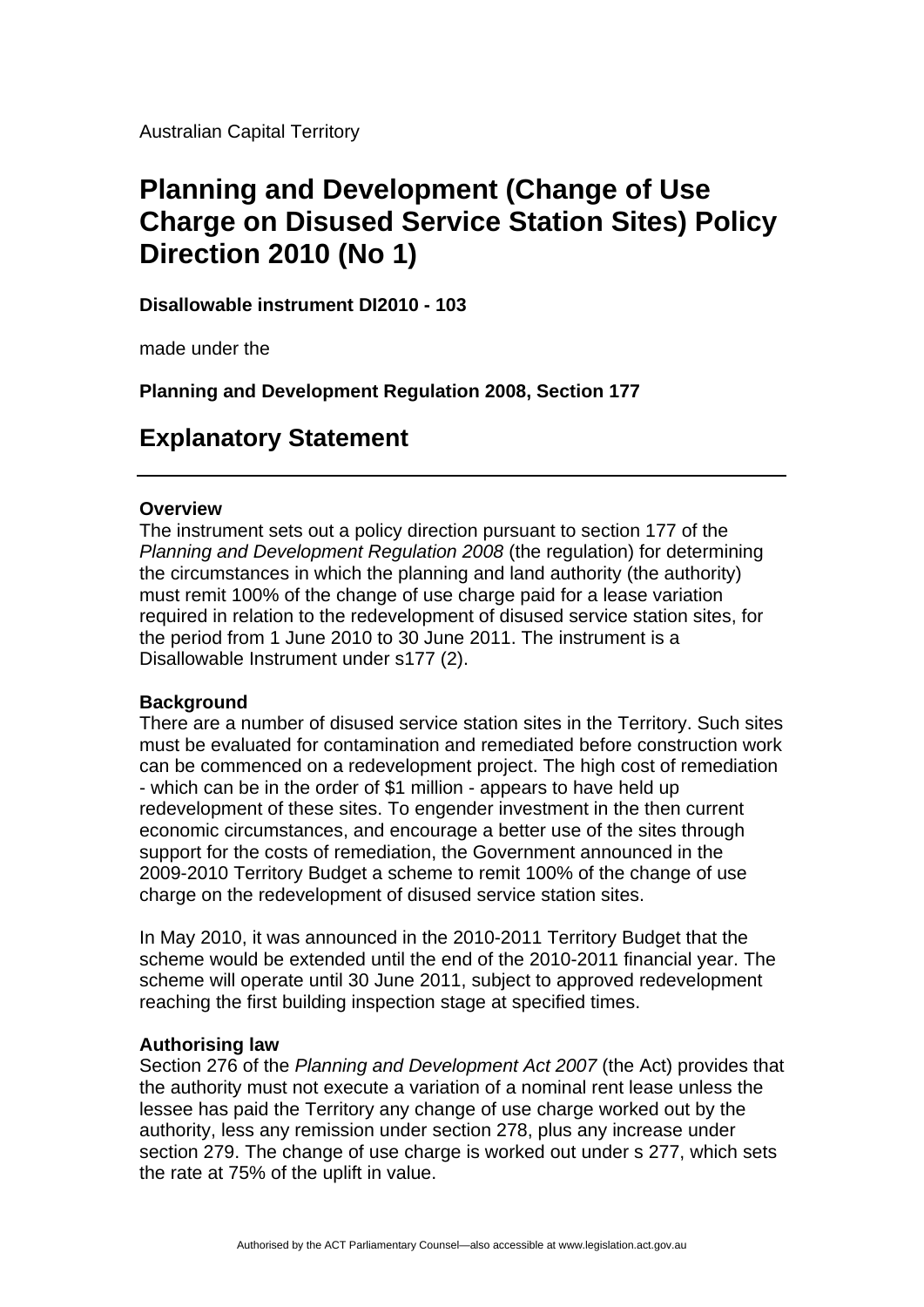Section 278 provides for the authority to remit all or part of a change of use charge for a variation of a lease under section 276 as prescribed by regulation. Section 278(2) provides that a regulation may prescribe the amount to be remitted.

Section 175 of the regulation provides for the remission of change of use charges generally. Section 175(1) sets out the circumstances when the authority must remit all, or part of, a change of use charge for a variation of a lease. A circumstance can be stated in a policy direction (section 175(1)(b)). The amount of the change of use charge to be remitted is an amount worked out in accordance with a policy direction, if one exists, or, in any other case, an amount the planning and land authority decides is appropriate in the circumstances (section 175(2)).

Section 177 of the regulation provides that the Minister may make a policy direction for section 175(1)(b) or (2)(a).

#### **The policy direction**

The policy direction implements the Budget initiative. It states that the authority must remit 100% of the amount of a charge of use charge paid in respect of a variation of a lease if the following conditions are met:

(a) an application for a variation of the purposes permitted under the lease has been lodged with the planning and land authority on or before 1 June 2010 in respect of a leasehold that:

(i) has previously been used as a service station; and

(ii) has ceased to operate as a service station before 1 June 2009.

(b) no change of use charge in respect of the above application, or part thereof, was paid by the lessee, or any person on behalf of the lessee, prior to 1 June 2009 (whether or not such change of use charge was assessed prior to 1 June 2009);

(c) a development application in respect of the leasehold, consistent with the variation of the purposes permitted under the lease made pursuant to paragraph (1)(a) above, has been lodged with the planning and land authority on or before 30 July 2010; and

(i) if the development application is approved prior to 30 July 2010, the lessee has provided to the planning and land authority, a certificate dated no later than 30 December 2010 from a building certifier, appointed under s19 or section 19A of the *Building Act 2004,* certifying works in accordance with the approved development application have reached the stage of completion of excavation, placement of formwork and placement of steel reinforcing for the footings as set out in section 33(a) of the *Building (General) Regulation 2008;*  or

(ii) if the development application is approved after 30 July 2010, the lessee has provided to the planning and land authority a certificate dated within six months of the date of approval of the development application from a building certifier, appointed under s19 or section 19A of the *Building Act 2004*